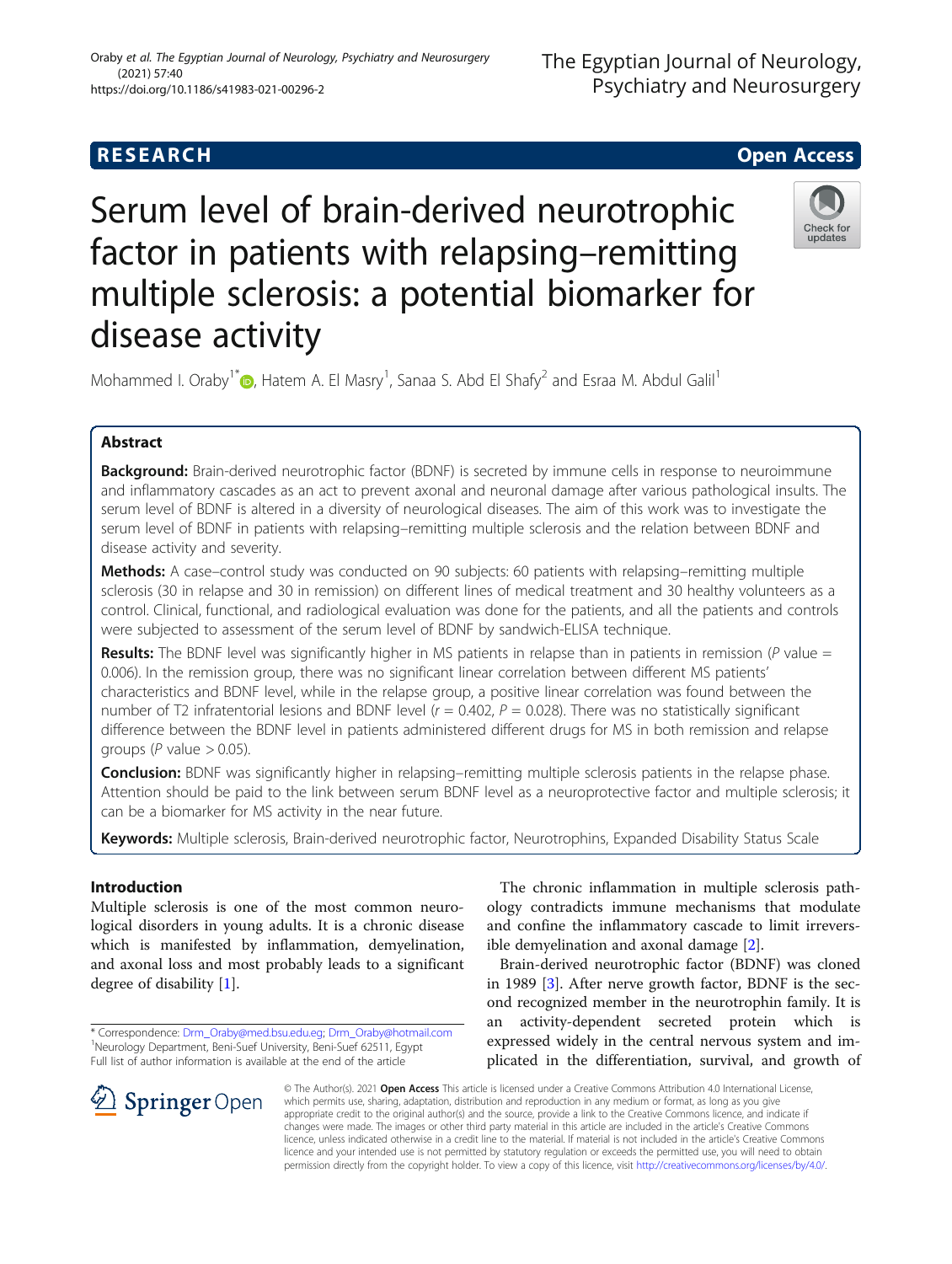neurons. Also, it is crucial to synaptic plasticity and neuronal network organization in animal models and in humans [\[4](#page-6-0)].

Accumulating imaging and immunohistological studies confirm the critical role of axonal injury in determining the magnitude of irreversible neurological deficits in MS patients. In humans, immune cells are capable of producing BDNF which can guard against neuronal damage and axonal injury following diverse pathological insults [[5\]](#page-6-0).

The serum level of BDNF is altered in a diversity of neurological diseases: patients with Alzheimer's disease [[6\]](#page-6-0) and patients with Parkinson's disease [[7](#page-6-0)] had lower BDNF levels when compared to healthy controls that correlate with the disease severity. Several studies assessed the serum levels of BDNF in multiple sclerosis patients with conflicting results [[8\]](#page-6-0). Till now, there is no definite cure for MS, and recent remyelination and/or myelin repair strategies are focusing on the potential role of the neurotrophin (BDNF) [\[9](#page-6-0)].

The aim of this work was to investigate the serum levels of BDNF in relapsing–remitting multiple sclerosis (RRMS) patients and the relation between BDNF and disease activity and severity.

#### Methods

This study is a case–control study conducted on 90 subjects: sixty patients with relapsing–remitting multiple sclerosis diagnosed according to the International Panel on Diagnosis of Multiple Sclerosis "McDonald's criteria 2017" [\[10](#page-6-0)] (30 in relapse and 30 in remission) on different lines of medical management. Relapse was defined as a monophasic clinical episode with patient-reported symptoms and objective findings typical for multiple sclerosis, reflecting a focal or multifocal inflammatory demyelinating event in the CNS, developing acutely or subacutely, with a duration of at least 24 h, with or without recovery, and in the absence of fever or infection in a patient who had been neurologically stable or improving for the previous 30 days [[10\]](#page-6-0).

And 30 healthy volunteers free of any medical disease from the same geographical area were included. The multiple sclerosis patients and the controls were matched regarding age and gender. Informed written consent was taken from all subjects included in this study. And the study was approved by the authorized ethical committee.

All the patients included in this study were subjected to the following patterns of assessment: history taking focusing on risk factors including family history and environmental, infectious, and clinical course of previous attacks—and thorough general and neurologic examination and the assessment of neurological impairment by Expanded Disability Status Scale (EDSS) [[11](#page-6-0)].

The patient group also underwent magnetic resonance imaging (MRI) for the brain and spinal cord using 1.5-T Simens Scanner Magnetom Aera MRI, made in Germany. The following MRI protocols were used: T1 weighted images, gadolinium-enhanced T1-weighted sagittal and axial and sagittal images for patients with clinical attacks at the time of assessment, T2-weighted images, and fluid-attenuated inversion recovery (FLAIR) sequence.

Blood samples were taken from patients and controls to measure the serum level of brain-derived neurotrophic factor (BDNF) (in MS patients with relapse, the blood samples were taken within 2 days from the onset of relapse and before the start of methylprednisolone pulse therapy). Sat fax automated ELISA system, made in the USA, 2010, was used. This ELISA kit used the sandwich-ELISA technique. The microElisa strip plate provided in the kit has been pre-coated with an antibody specific to BDNF. Samples were added to the appropriate microElisa strip plate wells and combined to the specific antibody. Then a horseradish peroxidase (HRP) conjugated antibody specific for BDNF was added to each microElisa strip plate well and incubated. Free components were washed away. Only those wells that contain BDNF and HRP-conjugated BDNF antibody appeared blue in color and then turned yellow after the addition of the stop solution. The optical density (OD) was measured spectrophotometrically at a wavelength of 450 nm. The OD value was proportional to the concentration of BDNF in the samples by comparing the OD of the samples to the standard curve. Measuring range was 28–1000 pg/ml.

#### Statistical analysis

Data was coded and entered using Microsoft Office Excel 2010. Statistical analysis was done using IBM SPSS version 24 (IBM Corporation, USA, Armonk, New York, 2016). Frequencies (number) and relative frequencies (percent) were used to summarize qualitative variables. Quantitative variables were tested for normality, normally distributed variables were summarized using mean and standard deviation, and comparison between groups was done using an independent sample  $t$  test, while not normally distributed variables were summarized using median and quartiles and comparison between groups was done using the Mann–Whitney test and Kruskal–Wallis test followed by Mann–Whitney test (pairwise comparison). Pearson and Spearman rho (according to the normality of variables) correlations were used to test for possible correlations between quantitative variables. A  $\dot{P}$  value less than or equal to 0.05 was considered significant.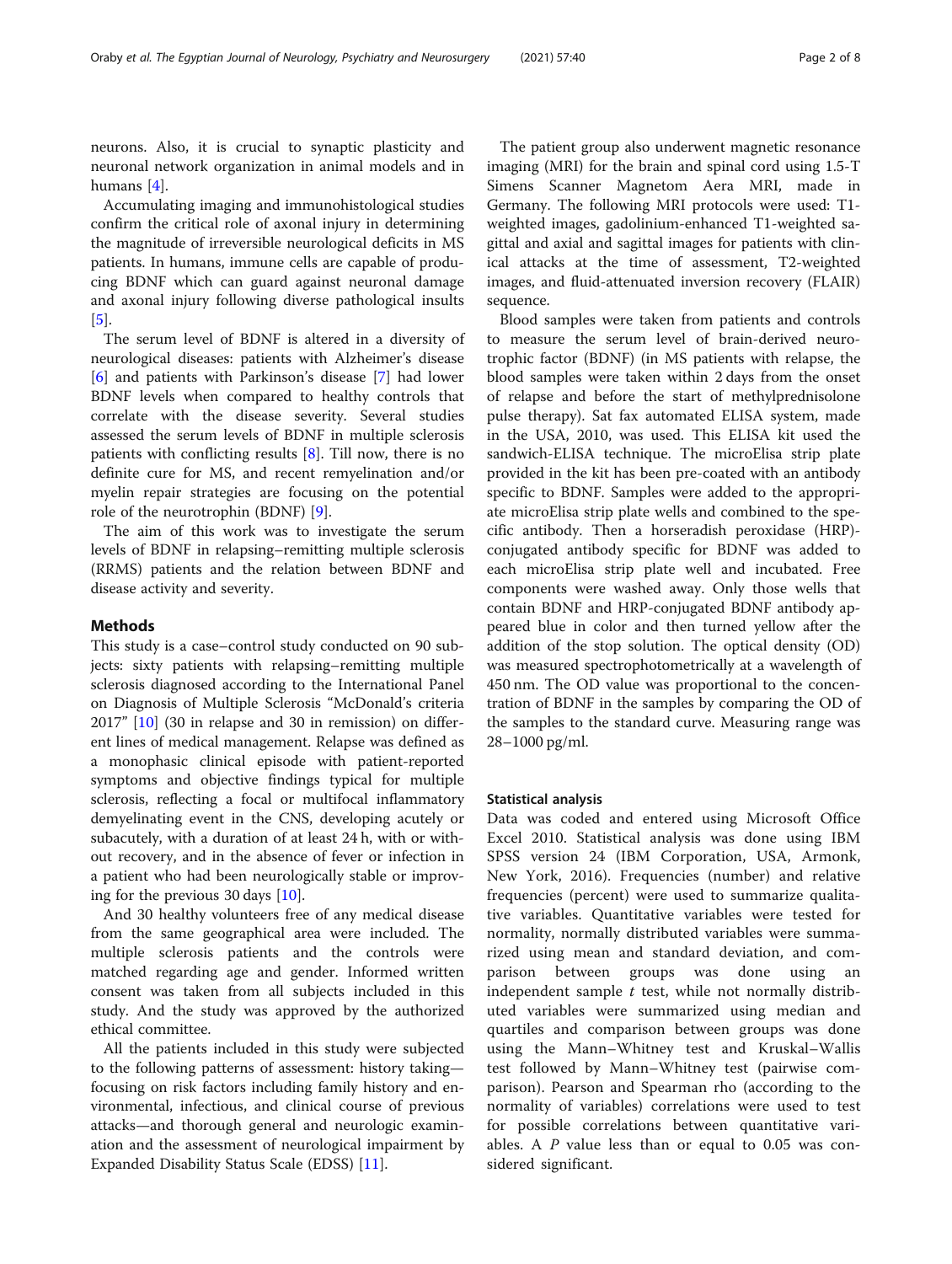#### Results

This study included 60 Egyptian patients with relapsing– remitting multiple sclerosis (30 in relapse and 30 in remission) and 30 healthy volunteers free of any medical disease from the same geographical area as a control. The multiple sclerosis patients and the controls were matched regarding age and gender (Table 1).

The clinical characteristics of MS patients including the age of onset, duration of the disease, number of relapses in the last 2 years, total number of relapses, degree of disability measured by Expanded Disability Status Scale (EDSS), and type of disease-modifying therapy are shown in Table [2.](#page-3-0)

Table [3](#page-3-0) shows the results of the serum BDNF level of 30 MS patients in remission and 30 MS patients in relapse and 30 healthy controls; there was no statistically significant difference between patients in relapse and controls or between patients in remission and controls ( $P$  value = 0.074 and 0.870, respectively), but the BDNF was significantly higher in patients in relapse than in patients in remission ( $P$  value = 0.006).

Receiver operating characteristic (ROC) curve analysis was used to assess the sensitivity and specificity of BDNF in predicting MS activity (Fig. [1](#page-4-0)). The optimal cutoff value of BDNF that predicted disease activity was ≥265 pg/ml, with a sensitivity of 80% and a specificity of 66.7% (the area under the curve 0.755, 95% confidence interval 0.631 to 0.879, *P* value = 0.001).

Table [4](#page-4-0) shows the correlation between different characteristics of MS patients and BDNF level; in the remission group, there was no significant linear correlation between different MS patients' characteristics and BDNF level, while in the relapse group, there was a positive linear correlation between the number of T2 infratentorial lesions and BDNF level ( $r = 0.402$ ,  $P = 0.028$ ).

We studied the effect of MS therapy on BDNF level. There was no statistically significant difference between the BDNF level in patients administered different drugs for MS in both remission and relapse groups ( $P$  value  $>$ 0.05) (Table [5\)](#page-5-0).

#### Discussion

The etiology of MS is still not well known, and the interaction between environmental, genetic, and other factors that trigger an abnormal autoimmune cascade leads to demyelination and axonal injury [[12\]](#page-6-0).

BDNF is secreted by immune cells in response to inflammatory and neuroimmune cascades as a trial to guard against neuronal and axonal damage after various pathological insults [\[5](#page-6-0)]. BDNF regulates the relation between the immune and the nervous systems and plays a crucial role in brain-related disorders [[13](#page-6-0)].

The aim of the present study was to assess the association between serum BDNF level and disease activity and severity in patients of relapsing–remitting MS.

This study was conducted on 60 MS patients: thirty patients in relapse, thirty patients in remission, and 30 control subjects. Assessment of the serum BDNF level was done for both MS patients and control groups. The serum level of BDNF was significantly higher in MS patients in relapse than those in remission. Using the ROC curve, the optimal cutoff value of BDNF that predicted disease activity was  $\geq 265$  pg/ml, with a sensitivity of 80% and a specificity of 66.7%.

Similar to our findings, Sarchielli and colleagues [[14](#page-6-0)] assessed the BDNF level in their RRMS patients during attacks and 3 months after relapse and found significantly higher BDNF levels during relapse compared to levels detected in the remission state of the disease. Additionally, Frota and colleagues [[15](#page-6-0)] found that levels of BDNF in MS patients increased significantly after MS relapse. Bruck and Stadelmann  $[12]$  studied the pathology of multiple sclerosis and reported that BDNF may promote remyelination, and this can support its increase during relapse.

In our study, there was no statistically significant difference between patients in relapse and control or between patients in remission and control. Similar to our findings, Sarchielli and colleagues [[14\]](#page-6-0) found that levels of BDNF in the RRMS patients in a remission phase did not differ from those of control subjects.

In contrast to our results, many studies found that BDNF levels in MS patients were significantly lower than those in the healthy control group  $[16–18]$  $[16–18]$  $[16–18]$ . The low BDNF secretion from immune cells of MS patients may be related to reduced neuroprotection [[19](#page-6-0)]. As a result, low BDNF levels are expected to diminish the potentials for remission in MS patients and induce the progressive phase of the disease [\[20\]](#page-6-0).

Also, Al-Temaimi and colleagues [\[21](#page-6-0)] found that BDNF levels were significantly lower in MS patients compared to healthy controls. They concluded that

Table 1 Age and sex distribution in MS cases and controls

|                     |                   | MS cases in remission ( $n = 30$ ) | MS cases in relapse $(n = 30)$ | Controls ( $n = 30$ ) | P value |
|---------------------|-------------------|------------------------------------|--------------------------------|-----------------------|---------|
| Age [mean $\pm$ SD] |                   | $31.5 \pm 7.7$                     | $30.9 + 8.4$                   | $79 + 7.8$            | 0.312   |
| Sex                 | Females $[n (%)]$ | 18 (60%)                           | 17 (56.7%)                     | 16 (53.3%)            | 0.873   |
|                     | Males $[n (%)]$   | 2(40%)                             | 13 (43.3%)                     | 14 (46.7%)            |         |

MS Multiple Sclerosis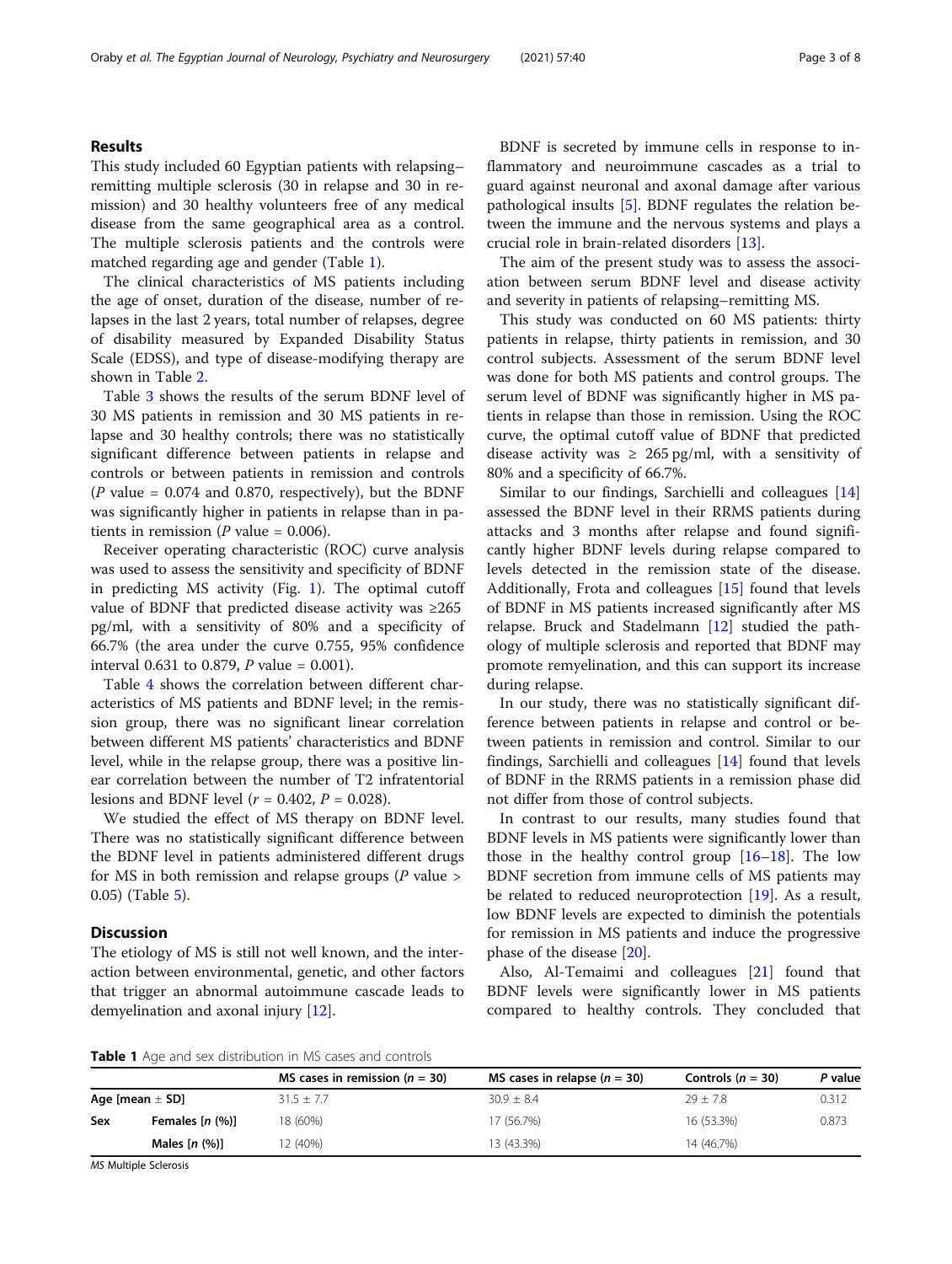| <b>Clinical characteristics</b>        | MS cases in remission ( $n = 30$ ) | MS cases in relapse $(n = 30)$ | P value  |  |
|----------------------------------------|------------------------------------|--------------------------------|----------|--|
| Age of onset (years)                   |                                    |                                | 0.938    |  |
| Mean $\pm$ SD                          | $26.5 \pm 7.7$                     | $26.6 \pm 7.1$                 |          |  |
| Range (min-max)                        | $(15 - 40)$                        | $(15 - 44)$                    |          |  |
| Duration of illness (years)            |                                    |                                | 0.478    |  |
| Mean $\pm$ SD                          | $5.1 \pm 4.7$                      | $4.3 \pm 4.3$                  |          |  |
| Range (min-max)                        | $(1-17)$                           | $(1-18)$                       |          |  |
| Number of relapses in the last 2 years |                                    |                                | 0.580    |  |
| Mean $\pm$ SD                          | $1.5 \pm 0.7$                      | $1.6 \pm 0.6$                  |          |  |
| Range (min-max)                        | $(0-3)$                            | $(1-3)$                        |          |  |
| <b>Total number of relapses</b>        |                                    |                                | 0.371    |  |
| Mean $\pm$ SD                          | $3.1 \pm 1.9$                      | $2.1 \pm 1.4$                  |          |  |
| Range (min-max)                        | $(1-8)$                            | $(1-6)$                        |          |  |
| <b>EDSS</b>                            |                                    |                                | 0.970    |  |
| Mean $\pm$ SD                          | $2.89 \pm 1.3$                     | $2.95 \pm 1.6$                 |          |  |
| Range (min-max)                        | $(1-5)$                            | $(1 - 7)$                      |          |  |
| Immunomodulatory therapy no. (%)       |                                    |                                | $0.045*$ |  |
| Monthly methylprednisolone             | 17 (56.7%)                         | 21 (70%)                       |          |  |
| Intramuscular interferon beta-1a       | 7 (23.3%)                          | $1(3.3\%)$                     |          |  |
| Subcutaneous interferon beta-1b        | 2(6.7%)                            | 6 (20%)                        |          |  |
| Subcutaneous interferon beta-1a        | 4 (13.3%)                          | 2(6.7%)                        |          |  |

<span id="page-3-0"></span>Table 2 The baseline clinical characteristics of MS patients

MS Multiple Sclerosis, EDSS Expanded Disability Status Scale

 $*P$  value  $< 0.05$  (significant)

repeated relapses in MS patients lead to exhaustion of BDNF growth promotion, sensitivity, and efficacy and at the end resulting in the decrease in its levels.

On the other hand, Petereit and colleagues [[22\]](#page-6-0) and Liguori and colleagues [[23](#page-6-0)] studied the role of BDNF in RRMS during remission and without the influence of immunosuppressive or immunomodulatory medications. They found higher blood levels of BDNF in MS patients in remission compared to healthy controls.

The difference between results can be explained by the following: some studies included MS patients of different subtypes including relapsing–remitting, secondary progressive, and primary progressive, whereas our study included only RRMS patients, there is a difference in the numbers of patients included and a difference in disease severity; also, the effect of immunosuppressive or immunomodulatory medications could not be totally eliminated in all studies and this may influence BDNF level.

In our study, there was no significant correlation between different MS patients' characteristics including the age of patients, age of onset, disease duration, number of relapses in the last 2 years, and total number of relapses with BDNF level.

Similar to our findings, Liguori and colleagues [\[8\]](#page-6-0) and Comini-Frota and colleagues [\[17](#page-6-0)] found no correlation between age of patients or disease duration with BDNF level. Also, Pan and colleagues [[24\]](#page-6-0), Caggiula and colleagues [\[25\]](#page-6-0), and Sarchielli and colleagues [\[26\]](#page-6-0) reported that neither gender nor age correlations were found with BDNF level in RRMS patients.

#### **Table 3** The BDNF level for MS patients in remission, MS patients in relapse, and control groups

|                       | MS cases in remission ( $n = 30$ ) |     |    | MS cases in relapse $(n = 30)$ |     |     | Control $(n = 30)$ |     |    | P value  |
|-----------------------|------------------------------------|-----|----|--------------------------------|-----|-----|--------------------|-----|----|----------|
|                       | Median                             |     | O3 | Median                         | Ο1  | OЗ  | Median             | Q۱  | Q3 |          |
| <b>BDNF</b> $(pq/ml)$ | 225                                | 200 |    | 310                            | 250 | 950 | 248                | 220 |    | $0.006*$ |

BDNF brain-derived neurotrophic factor

 $*P$  value  $< 0.05$  (significant)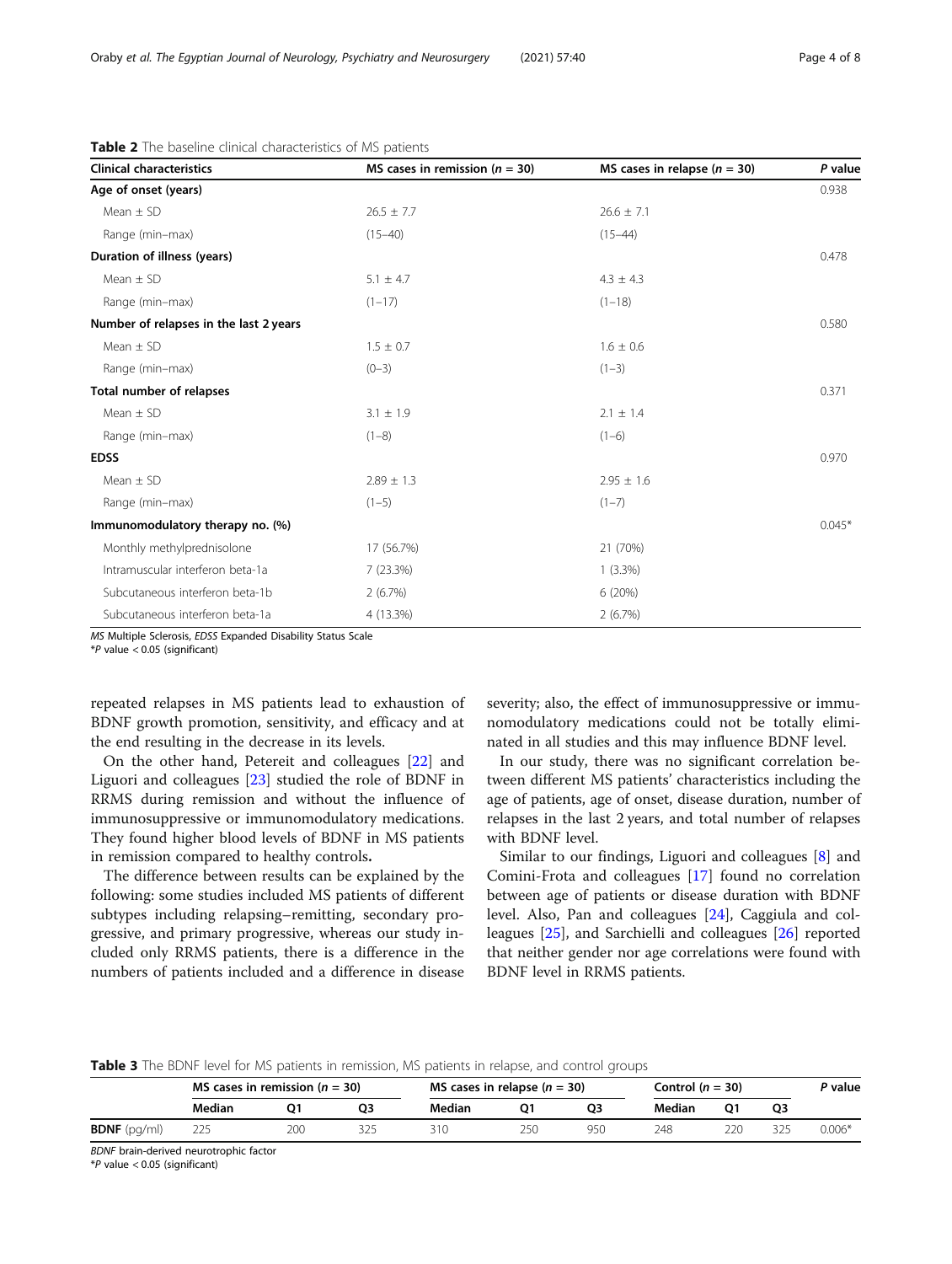<span id="page-4-0"></span>

The cumulative disability in MS has a major negative impact on the quality of life of the patients [\[27](#page-6-0)]. In our study, there was no statistically significant correlation between the neurological disability measured by EDSS and BDNF level.

In accordance with our findings, Liguori and colleagues [[8\]](#page-6-0) and Comini-Frota and colleagues [\[17](#page-6-0)] revealed that there was no correlation between EDSS and BDNF level during the observational period of their RRMS patients. On the other hand, Yoshimura and colleagues [\[28](#page-6-0)] found that higher BDNF levels were associated with reduced disability in their MS cohort. The difference between results may be attributed to the selection of patients in a stable clinical phase of the disease (during remission) while our patients included relapse and remission groups.

MRI is a mandatory marker for the diagnosis and assessment of disease activity and progression in patients with MS [[29\]](#page-7-0). Compared to other MRI findings, the load of T2 lesions is considered to be the best marker of MS

Table 4 Correlation between different characteristics of MS patients and BDNF level

|                                         | BDNF level (pg/ml) (remission group) |         | BDNF level (pg/ml) (relapse group) |          |  |  |
|-----------------------------------------|--------------------------------------|---------|------------------------------------|----------|--|--|
|                                         | (r) coefficient                      | P value | (r) coefficient                    | P value  |  |  |
| Age                                     | 0.032                                | 0.767   | 0.076                              | 0.689    |  |  |
| Age of onset                            | $-0.017$                             | 0.898   | 0.123                              | 0.519    |  |  |
| <b>Disease duration</b>                 | $-0.144$                             | 0.273   | $-0.036$                           | 0.848    |  |  |
| Number of relapses in the last 2 years  | $-0.159$                             | 0.224   | $-0.137$                           | 0.721    |  |  |
| Total number of relapses                | $-0.158$                             | 0.227   | $-0.099$                           | 0.601    |  |  |
| <b>EDSS</b>                             | $-0.140$                             | 0.287   | $-0.056$                           | 0.767    |  |  |
| Number of supratentorial lesions in MRI | $-0.116$                             | 0.376   | $-0.007$                           | 0.973    |  |  |
| Number of infratentorial lesions in MRI | 0.098                                | 0.457   | $0.402*$                           | $0.028*$ |  |  |
| Number of spinal cord lesions in MRI    | $-0.080$                             | 0.541   | $-0.130$                           | 0.494    |  |  |

BDNF brain-derived neurotrophic factor, EDSS Expanded Disability Status Scale

\*P value < 0.05 (significant)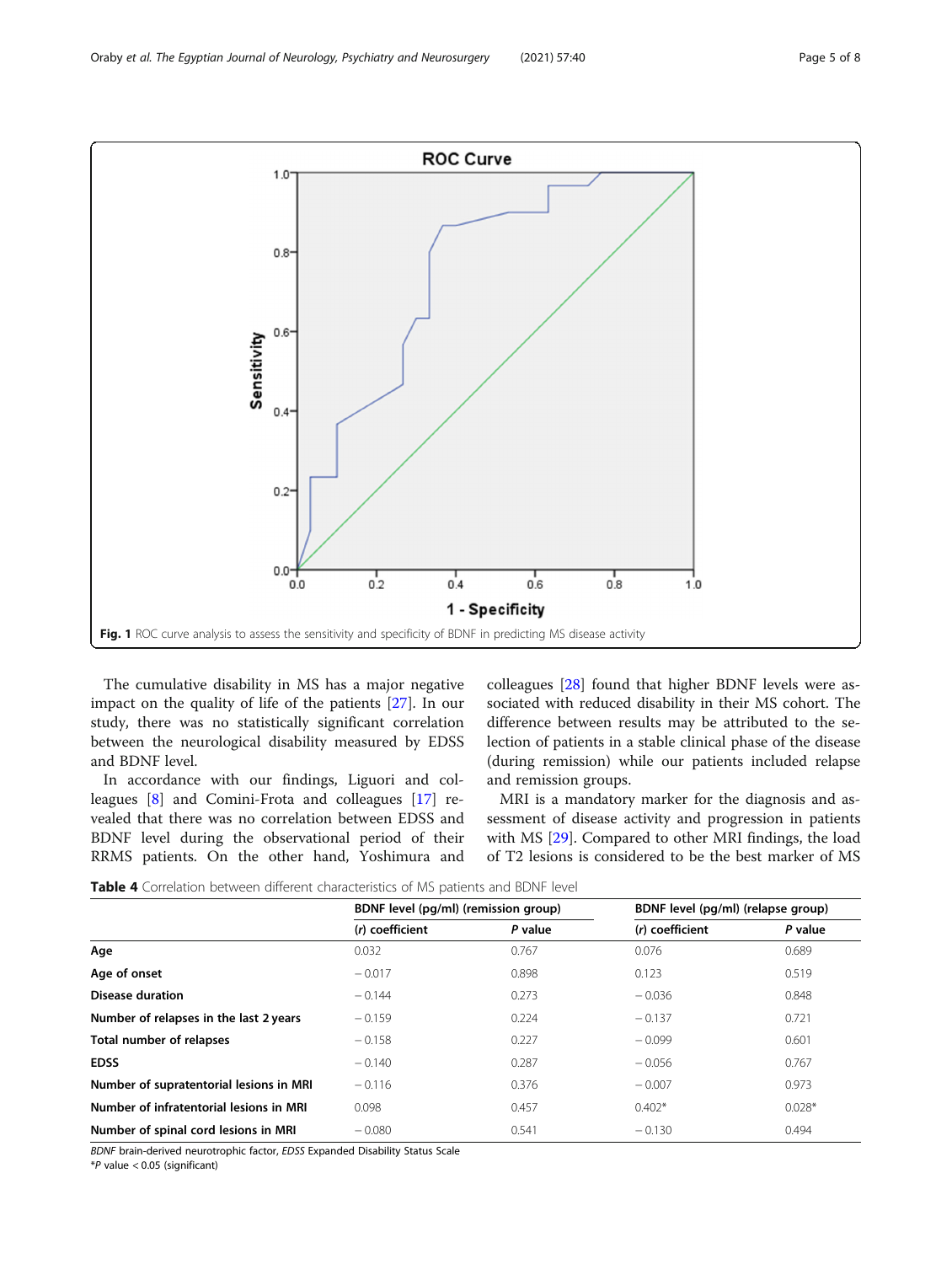| <b>Drugs</b>                     | BDNF level (pq/ml) (remission group) |     |      |         | BDNF level (pg/ml) (relapse group) |     |      |         |
|----------------------------------|--------------------------------------|-----|------|---------|------------------------------------|-----|------|---------|
|                                  | Median                               | O1  | O3   | P value | Median                             | Q1  | Q3   | P value |
| Monthly methylprednisolone       | 220                                  | 75  | 245  | 0.617   | 325                                | 255 | 950  | 0.792   |
| Intramuscular Interferon beta-1a | 275                                  | 205 | 325  |         | 250                                | 250 | 250  |         |
| Subcutaneous Interferon beta-1b  | 265                                  | 205 | 325  |         | 268                                | 245 | 1500 |         |
| Subcutaneous interferon beta-1a  | 223                                  | 213 | 2613 |         | 2608                               | 215 | 5000 |         |

<span id="page-5-0"></span>Table 5 Comparison between patients administered different drugs for MS regarding BDNF level

BDNF brain-derived neurotrophic factor

activity and in long-term follow-up; it has a good correlation with disease severity and disability [\[30](#page-7-0)]. Mechanisms of neuronal repair act up to a threshold above which the repair cannot continue and this threshold correlates with the lesions load on T2 [\[31](#page-7-0)].

In our study, there was a positive linear correlation between the number of T2 infratentorial lesions in MS patients in relapse with BDNF level. In accordance with our findings, Sarchielli and colleagues found a positive correlation between the levels of BDNF and disease activity, confirmed by the presence of gadoliniumenhancing lesions in their MS patients [\[14](#page-6-0)].

The number of lesions in the infratentorial region is an important factor to predict the disease severity and the long-term disability in MS patients. The specific structure of the infratentorial area regarding high density of neural fibers can explain the finding that the correlation between clinical outcomes and MRI findings in the infratentorial region is more strong than other areas of the brain [[32\]](#page-7-0).

While Liguori and colleagues [\[8](#page-6-0)] found no significant correlation between the baseline BDNF values and the volume of white or gray matter in RRMS patients, on the other hand, Comini-Frota and colleagues [[17](#page-6-0)] reported a negative correlation between serum levels of BDNF and the number of T2/FLAIR hyperintense lesions in MS patients.

The difference between results may be attributed to the fact that it was not possible to stratify the sample and to control the effect of immunomodulatory or immunosuppressive medications on BDNF levels. The number of MS patients enrolled in each study was different. Also, manual counting of MRI lesions is not the most accurate form to measure the burden of demyelinating lesions, but it is the most feasible one in clinical practice.

The aim of the current MS treatment is to target the inflammatory cascade, decrease the number of relapses and inflammatory lesions on MRI, and suppress the proinflammatory cytokines in the blood [[33](#page-7-0)].

Our study found no correlation between patients administered different immunomodulatory therapy for MS either in the relapse or in the remission group and the serum level of BDNF. Immunomodulatory therapy in

our patients included monthly IV methylprednisolone, IM interferon beta-1a, SC interferon beta-1b, and SC interferon beta-1a.

In accordance with our findings, Petereit and colleagues [[22](#page-6-0)] revealed that interferon-beta had no effect on in vitro BDNF secretion in MS. Also, Hamamcioglu and Reder [[33](#page-7-0)] and Liguori and colleagues [[8](#page-6-0)] found that IFN-b, in vitro or in vivo, had no additional effect on BDNF production in MS patients.

On the other hand, other studies revealed increased serum BDNF levels in multiple sclerosis patients during interferon beta therapy [\[25](#page-6-0), [28](#page-6-0), [34,](#page-7-0) [35](#page-7-0)]. The difference between results may be attributed to the different sample sizes, noncompliance of patients, half of our patients were in relapse, and some of them received monthly methylprednisolone.

The limitation of this study is the relatively small number of patients due to financial issues. A separate study should be done to evaluate the serum level of BDNF in a primary progressive type of multiple sclerosis.

#### Conclusion

The serum level of BDNF was significantly higher in RRMS patients in relapse compared to those in remission. Attention should be paid to the link between serum BDNF level as a neuroprotective factor and multiple sclerosis; it can be a biomarker for MS activity in the near future.

#### Abbreviations

BDNF: Brain-derived neurotrophic factor; CNS: Central nervous system; EDSS: Expanded Disability Status Scale; FLAIR: Fluid-attenuated inversion recovery; MRI: Magnetic resonance imaging; MS: Multiple sclerosis; OD: Optical density; RRMS: Relapsing–remitting multiple sclerosis

#### Acknowledgements

Not applicable

#### Authors' contributions

MO participated in the study design, sequence alignment, and analysis of the data and helped to draft the manuscript. HE participated in the study design, sequence alignment, and analysis of the data and helped to draft the manuscript. SA performed the laboratory work and helped to draft the manuscript. EA participated in the study design and collection of the data and helped to draft the manuscript. All authors read and approved the final manuscript.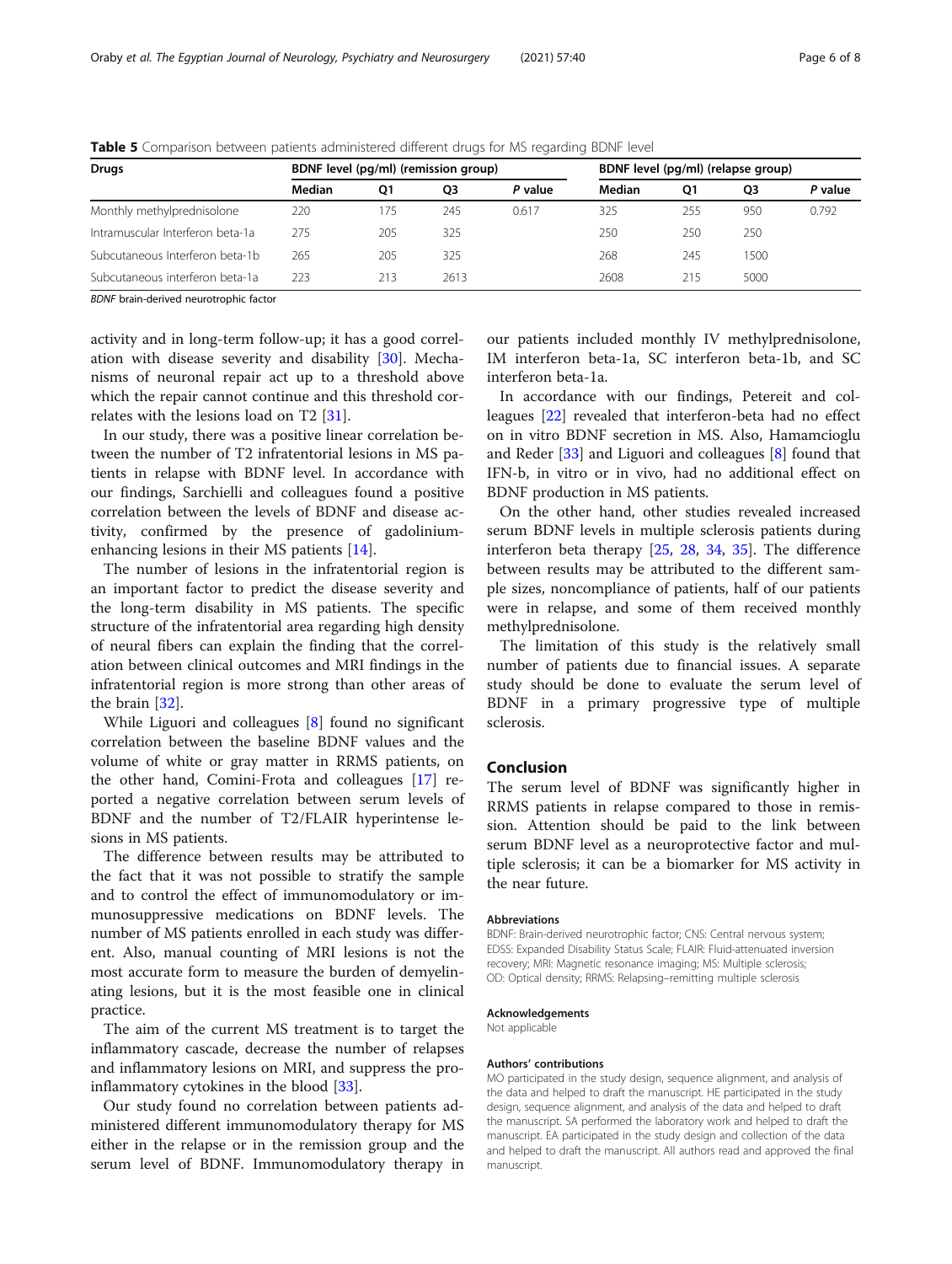#### <span id="page-6-0"></span>Funding

The authors did not receive any funding for this work.

#### Availability of data and materials

The datasets used and/or analyzed during the current study are available from the corresponding author on reasonable request with the permission of the Faculty of Medicine, Beni-Suef University, Egypt.

### **Declarations**

#### Ethics approval and consent to participate

A written informed consent was obtained from each participant in this study, and the study was approved by the authorized ethical committee in the Faculty of Medicine, Beni-Suef University (FWA00015574 on 3 July 2018).

#### Consent for publication

Not applicable

#### Competing interests

The authors declare that they have no competing interests.

#### Author details

<sup>1</sup>Neurology Department, Beni-Suef University, Beni-Suef 62511, Egypt. <sup>2</sup>Clinical Pathology Department, Beni-Suef University, Beni-Suef, Egypt.

### Received: 27 October 2020 Accepted: 3 March 2021 Published online: 16 March 2021

#### References

- Karussis D. The diagnosis of multiple sclerosis and the various related demyelinating syndromes: a critical review. J Autoimmun. 2014;48-49:134– 42.
- 2. Lucchinetti CF, Popescu BF, Bunyan RF, Moll NM, Roemer SF, Lassmann H, et al. Inflammatory cortical demyelination in early multiple sclerosis. N Engl J Med. 2011;365(23):2188–97. <https://doi.org/10.1056/NEJMoa1100648>.
- 3. Leibrock J, Lottspeich F, Hohn A, Hofer M, Hengerer B, Masiakowski P, Thoenen H, Barde YA. Molecular cloning and expression of brain-derived neurotrophic factor. Nature. 1989;341(6238):149–52. [https://doi.org/10.103](https://doi.org/10.1038/341149a0) [8/341149a0.](https://doi.org/10.1038/341149a0)
- 4. Gligoroska JP, Manchevska S. The effect of physical activity on cognition physiological mechanisms. Mater Sociomed. 2012;24(3):198–202. [https://doi.](https://doi.org/10.5455/msm.2012.24.198-202) [org/10.5455/msm.2012.24.198-202.](https://doi.org/10.5455/msm.2012.24.198-202)
- 5. Stadelmann C, Kerschensteiner M, Misgeld T, Brück W, Hohlfeld R, Lassmann H. BDNF and gp145trkB in multiple sclerosis brain lesions: neuroprotective interactions between immune and neuronal cells? Brain. 2002;125(Pt 1):75– 85. <https://doi.org/10.1093/brain/awf015>.
- 6. Reichardt LF. Neurotrophin-regulated signalling pathways. Philos Trans R Soc Lond B Biol Sci. 2006;361(1473):1545–64. [https://doi.org/10.1098/rstb.2](https://doi.org/10.1098/rstb.2006.1894) [006.1894.](https://doi.org/10.1098/rstb.2006.1894)
- 7. Laske C, Stransky E, Leyhe T, Eschweiler GW, Maetzler W, Wittorf A, Soekadar S, Richartz E, Koehler N, Bartels M, Buchkremer G, Schott K. BDNF serum and CSF concentrations in Alzheimer's disease, normal pressure hydrocephalus and healthy controls. J Psychiatr Res. 2007;41(5):387–94. [https://doi.org/10.1](https://doi.org/10.1016/j.jpsychires.2006.01.014) [016/j.jpsychires.2006.01.014.](https://doi.org/10.1016/j.jpsychires.2006.01.014)
- 8. Liguori M, Fera F, Patitucci A, Manna I, Condino F, Valentino P, Telarico P, Cerasa A, Gioia MC, di Palma G, Quattrone A. A longitudinal observation of brain-derived neurotrophic factor mRNA levels in patients with relapsing– remitting multiple sclerosis. Brain Res. 2009;1256:123–8. [https://doi.org/10.1](https://doi.org/10.1016/j.brainres.2008.11.047) [016/j.brainres.2008.11.047.](https://doi.org/10.1016/j.brainres.2008.11.047)
- 9. Vondran MW, Clinton-Luke P, Honeywell JZ, Dreyfus CF. BDNF+/- mice exhibit deficits in oligodendrocyte lineage cells of the basal forebrain. Glia. 2010;58(7):848–56. <https://doi.org/10.1002/glia.20969>.
- 10. Thompson AJ, Banwell BL, Barkhof F, Carroll WM, Coetzee T, Comi G, Correale J, Fazekas F, Filippi M, Freedman MS, Fujihara K, Galetta SL, Hartung HP, Kappos L, Lublin FD, Marrie RA, Miller AE, Miller DH, Montalban X, Mowry EM, Sorensen PS, Tintoré M, Traboulsee AL, Trojano M, Uitdehaag BMJ, Vukusic S, Waubant E, Weinshenker BG, Reingold SC, Cohen JA. Diagnosis of multiple sclerosis: 2017 revisions of the McDonald criteria. Lancet Neurol. 2018;17(2):162–73. [https://doi.org/10.1016/S1474-4422\(17\)304](https://doi.org/10.1016/S1474-4422(17)30470-2) [70-2](https://doi.org/10.1016/S1474-4422(17)30470-2).
- 11 Kurtzke JF. Rating neurologic impairment in multiple sclerosis: an expanded disability status scale (EDSS). Neurology. 1983;33(11):1444–52. [https://doi.](https://doi.org/10.1212/WNL.33.11.1444) [org/10.1212/WNL.33.11.1444](https://doi.org/10.1212/WNL.33.11.1444).
- 12. Bruck W, Stadelmann C. The spectrum of multiple sclerosis: new lessons from pathology. Curr Opin Neurol. 2005;18(3):221–4. [https://doi.org/10.1097/](https://doi.org/10.1097/01.wco.0000169736.60922.20) [01.wco.0000169736.60922.20](https://doi.org/10.1097/01.wco.0000169736.60922.20).
- 13. Kerschensteiner M, Stadelmann C, Dechant G, Wekerle H, Hohlfeld R. Neurotrophic cross-talk between the nervous and immune systems: implications for neurological diseases. Ann Neurol. 2003;53(3):292–304. <https://doi.org/10.1002/ana.10446>.
- 14. Sarchielli P, Greco L, Stipa A, Floridi A, Gallai V. Brain-derived neurotrophic factor in patients with multiple sclerosis. J Neuroimmunol. 2002;132(1-2): 180–8. [https://doi.org/10.1016/S0165-5728\(02\)00319-3](https://doi.org/10.1016/S0165-5728(02)00319-3).
- 15. Frota ER, Rodrigues DH, Donadi EA, Brum DG, Maciel DR, Teixeira AL. Increased plasma levels of brain derived neurotrophic factor (BDNF) after multiple sclerosis relapse. Neurosci Lett. 2009;460(2):130–2. [https://doi.org/1](https://doi.org/10.1016/j.neulet.2009.05.057) [0.1016/j.neulet.2009.05.057](https://doi.org/10.1016/j.neulet.2009.05.057).
- 16. Azoulay D, Vachapova V, Shihman B, Miler A, Karni A. Lower brain-derived neurotrophic factor in serum of relapsing remitting MS: reversal by glatiramer acetate. J Neuroimmunol. 2005;167(1-2):215–8. [https://doi.org/1](https://doi.org/10.1016/j.jneuroim.2005.07.001) [0.1016/j.jneuroim.2005.07.001.](https://doi.org/10.1016/j.jneuroim.2005.07.001)
- 17. Comini-Frota ER, Rodrigues DH, Miranda EC, Brum DG, Kaimen-Maciel DR, Donadi EA, Teixeira AL. Serum levels of brain-derived neurotrophic factor correlate with the number of T2 MRI lesions in multiple sclerosis. Braz J Med Biol Res. 2012;45(1):68–71. [https://doi.org/10.1590/S0100-879X20110075001](https://doi.org/10.1590/S0100-879X2011007500165) [65.](https://doi.org/10.1590/S0100-879X2011007500165)
- 18. Kalinowska-Łyszczarz A, Pawlak MA, Wyciszkiewicz A, Osztynowicz K, Kozubski W, Michalak S. Immune-cell BDNF expression in treatment-naïve relapsing-remitting multiple sclerosis patients and following one year of immunomodulation therapy. Neurol Neurochir Pol. 2018;52(4):483–9. <https://doi.org/10.1016/j.pjnns.2018.03.006>.
- 19. Azoulay D, Urshansky N, Karni A. Low and dysregulated BDNF secretion from immune cells of MS patients is related to reduced neuroprotection. J Neuroimmunol. 2008;195(1-2):186–93. [https://doi.org/10.1016/j.jneuroim.2](https://doi.org/10.1016/j.jneuroim.2008.01.010) [008.01.010](https://doi.org/10.1016/j.jneuroim.2008.01.010).
- 20. kint M, Heyman EM, Meeusen R. Neuroplasticity exercise-induced response of peripheral brain-derived neurotrophic factor: a systematic review of experimental studies in human subjects. Sports Med. 2010;40(9):765–801. <https://doi.org/10.2165/11534530-000000000-00000>.
- 21. Al-Temaimi R, AbuBaker J, Al-Khairi I, Alroughani R. Remyelination modulators in multiple sclerosis patients. Exp Mol Pathol. 2017;103(3):237– 41. <https://doi.org/10.1016/j.yexmp.2017.11.004>.
- 22. Petereit HF, Lindemann H, Schoppe S. Effect of immunomodulatory drugs on in vitro production of brain-derived neurotrophic factor. Mult Scler. 2003; 9(1):16–20. [https://doi.org/10.1191/1352458503ms869oa.](https://doi.org/10.1191/1352458503ms869oa)
- 23. Liguori M, Fera F, Gioia MC, Valentino P, Manna I, Condino F, Cerasa A, la Russa A, Clodomiro A, Paolillo A, Nisticò R, Vercillo L, Cittadella R, Quattrone A. Investigating the role of brain-derived neurotrophic factor in relapsing– remitting multiple sclerosis. Genes Brain Behav. 2007;6(2):177–83. [https://doi.](https://doi.org/10.1111/j.1601-183X.2006.00245.x) [org/10.1111/j.1601-183X.2006.00245.x.](https://doi.org/10.1111/j.1601-183X.2006.00245.x)
- 24. Pan W, Banks WA, Fasold MB, Bluth J, Kastin AJ. Transport of brain-derived neurotrophic factor across the blood-brain barrier. Neuropharmacology. 1998;37(12):1553–61. [https://doi.org/10.1016/S0028-3908\(98\)00141-5](https://doi.org/10.1016/S0028-3908(98)00141-5).
- 25. Caggiula M, Batocchi AP, Frisullo G, Angelucci F, Patanella AK, Sancricca C, Nociti V, Tonali PA, Mirabella M. Neurotrophic factors in relapsing remitting and secondary progressive multiple sclerosis patients during interferon beta therapy. Clin Immunol. 2006;118(1):77–82. [https://doi.org/10.1016/j.clim.2005.](https://doi.org/10.1016/j.clim.2005.09.005) [09.005.](https://doi.org/10.1016/j.clim.2005.09.005)
- 26. Sarchielli P, Zaffaroni M, Floridi A, Greco L, Candeliere A, Mattioni A, Tenaglia S, di Filippo M, Calabresi P. Production of brain-derived neurotrophic factor by mononuclear cells of patients with multiple sclerosis treated with glatiramer acetate, interferon-beta 1a, and high doses of immunoglobulins. Mult Scler. 2007;13(3):313–31. <https://doi.org/10.1177/1352458506070146>.
- 27. Fernández-Jiménez E, Arnett PA. Impact of neurological impairment, depression, cognitive function and coping on quality of life of people with multiple sclerosis: a relative importance analysis. Mult Scler. 2015;21(11): 1468–72. [https://doi.org/10.1177/1352458514562439.](https://doi.org/10.1177/1352458514562439)
- 28. Yoshimura S, Ochi H, Isobe N, Matsushita T, Motomura K, Matsuoka T, Minohara M, Kira JI. Altered production of brain-derived neurotrophic factor by peripheral blood immune cells in multiple sclerosis. Mult Scler. 2010; 16(10):1178–88. <https://doi.org/10.1177/1352458510375706>.